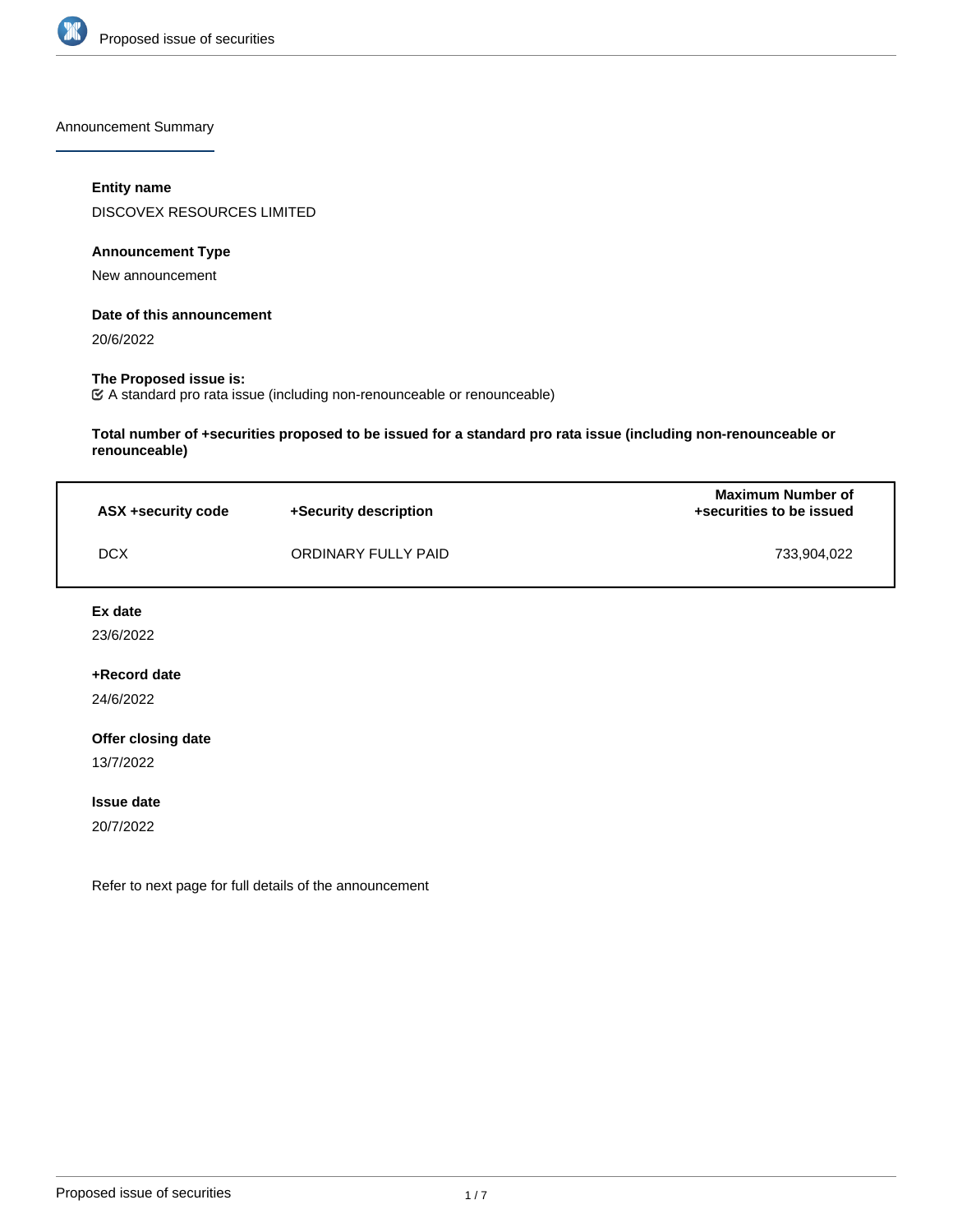

#### Part 1 - Entity and announcement details

### **1.1 Name of +Entity**

DISCOVEX RESOURCES LIMITED

We (the entity named above) give ASX the following information about a proposed issue of +securities and, if ASX agrees to +quote any of the +securities (including any rights) on a +deferred settlement basis, we agree to the matters set out in Appendix 3B of the ASX Listing Rules.

If the +securities are being offered under a +disclosure document or +PDS and are intended to be quoted on ASX, we also apply for quotation of all of the +securities that may be issued under the +disclosure document or +PDS on the terms set out in Appendix 2A of the ASX Listing Rules (on the understanding that once the final number of +securities issued under the +disclosure document or +PDS is known, in accordance with Listing Rule 3.10.3C, we will complete and lodge with ASX an Appendix 2A online form notifying ASX of their issue and applying for their quotation).

**1.2 Registered Number Type**

**Registration Number**

**ACN** 

115768986

**1.3 ASX issuer code**

**DCX** 

**1.4 The announcement is**

New announcement

### **1.5 Date of this announcement**

20/6/2022

### **1.6 The Proposed issue is:**

A standard +pro rata issue (non-renounceable or renounceable)

# **1.6a The proposed standard +pro rata issue is:**

 $E + \text{Non-renounceable}$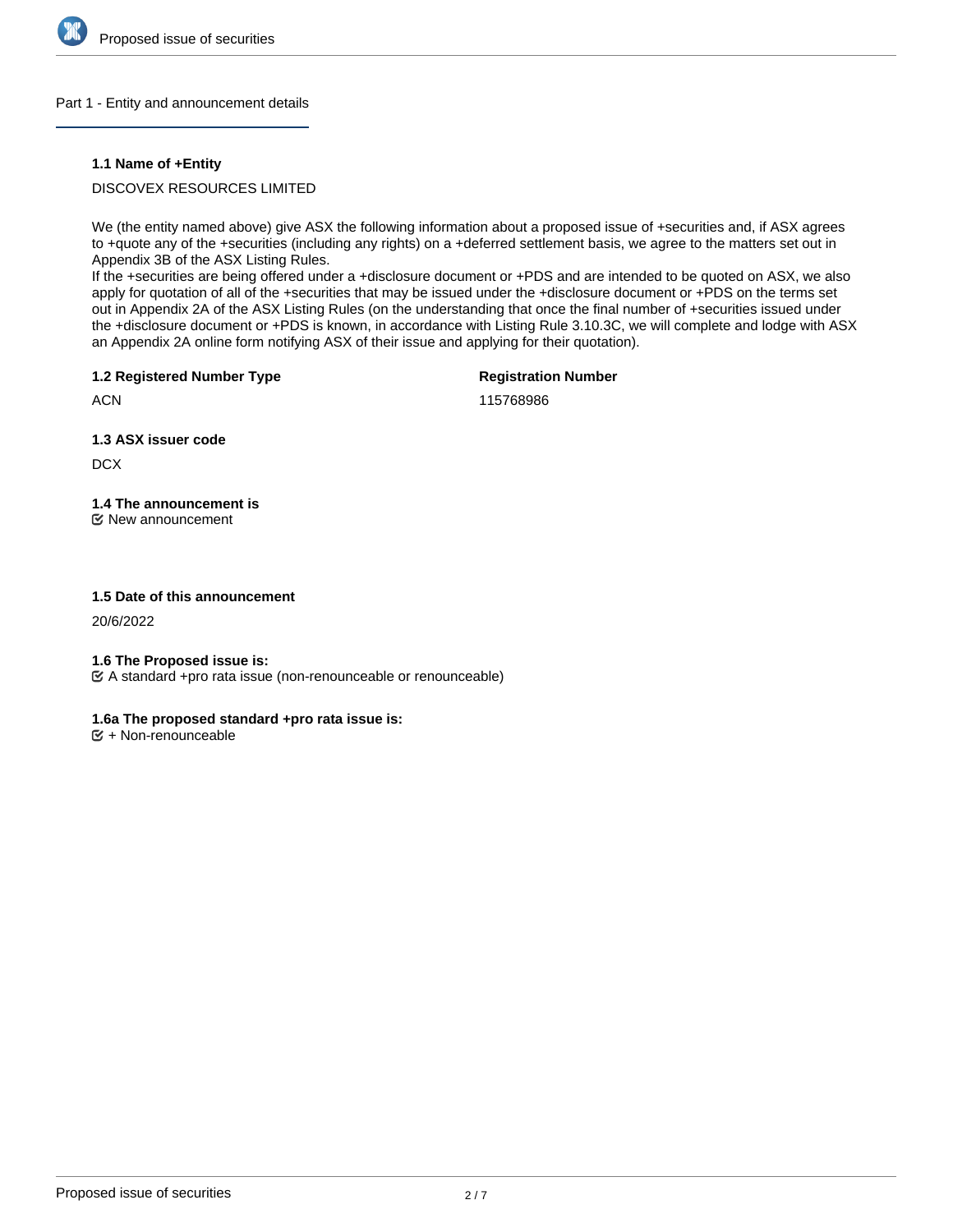

Part 3 - Details of proposed entitlement offer issue

Part 3A - Conditions

**3A.1 Do any external approvals need to be obtained or other conditions satisfied before the entitlement offer can proceed on an unconditional basis?**

No

Part 3B - Offer details

**Class or classes of +securities that will participate in the proposed issue and class or classes of +securities proposed to be issued**

**ASX +security code and description**

DCX : ORDINARY FULLY PAID

**Is the proposed security a 'New class' (+securities in a class that is not yet quoted or recorded by ASX) or an 'Existing class' (additional securities in a class that is already quoted or recorded by ASX)?** Existing class

**Will the proposed issue of this +security include an offer of attaching +securities?**  $\mathfrak{S}$  No  $\mathfrak{S}$  No  $\mathfrak{S}$  No

**If the entity has quoted company options, do the terms entitle option holders to participate on exercise?**

Details of +securities proposed to be issued

### **ASX +security code and description**

DCX : ORDINARY FULLY PAID

**ISIN Code (if Issuer is a foreign company and +securities are non CDIs)**

**ISIN Code for the entitlement or right to participate in a non-renounceable issue (if Issuer is foreign company and +securities are non CDIs)**

**Offer ratio (ratio to existing holdings at which the proposed +securities will be issued)**

**The quantity of additional +securities For a given quantity of +securities to be issued** 2 **held** 7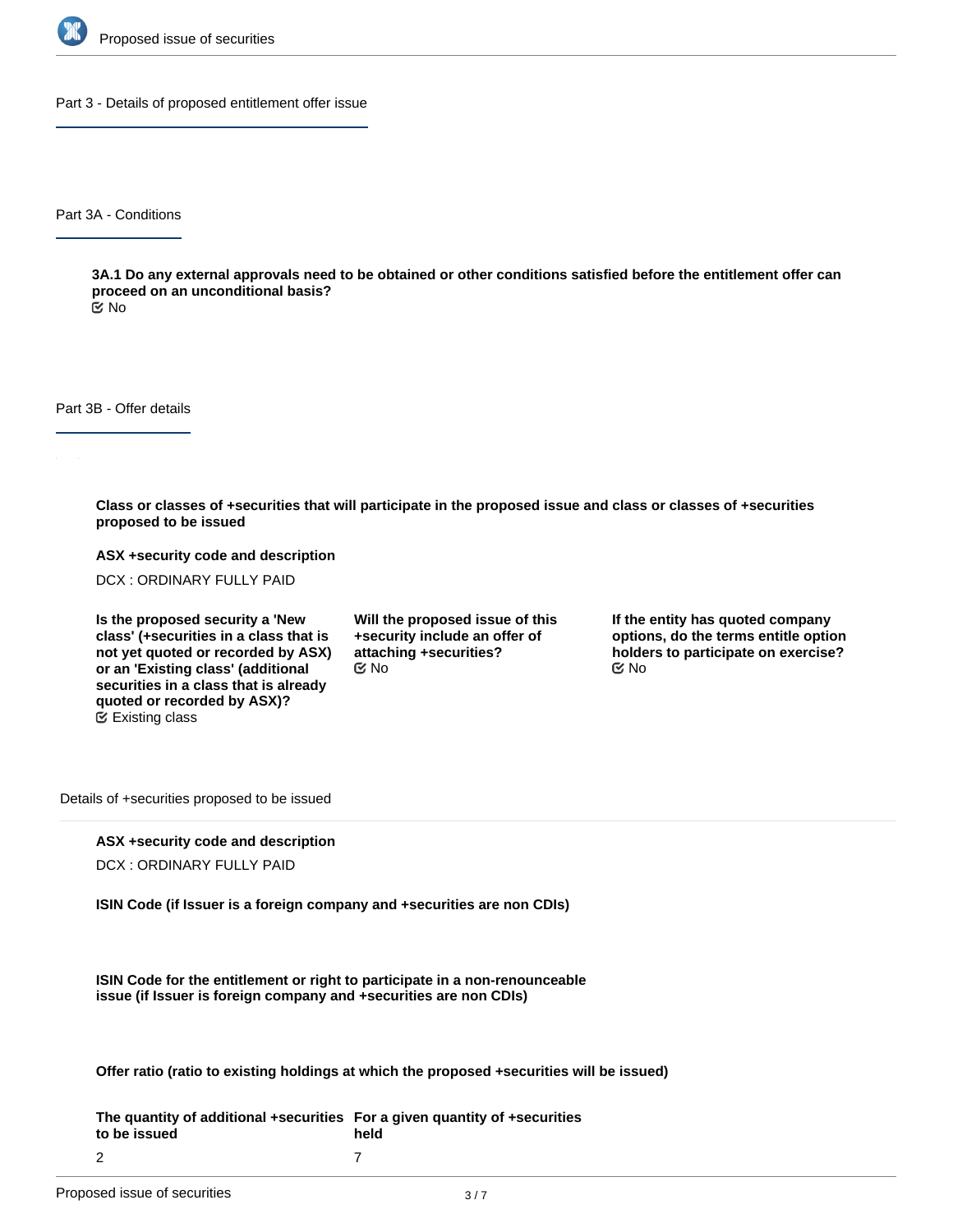| What will be done with fractional<br>entitlements? | Maximum number of +securities<br>proposed to be issued (subject to<br>rounding) |
|----------------------------------------------------|---------------------------------------------------------------------------------|
| Fractions rounded up to the next                   | 733.904.022                                                                     |
| whole number                                       |                                                                                 |

**Offer price details for retail security holders**

| In what currency will the offer be | What is the offer price per +security |
|------------------------------------|---------------------------------------|
| made?                              | for the retail offer?                 |
| AUD - Australian Dollar            | AUD 0.00400                           |

**Oversubscription & Scale back details**

**Will individual +security holders be permitted to apply for more than their entitlement (i.e. to over-subscribe)?** Yes

#### **Describe the limits on over-subscription**

No limit on application for Shortfall Offer

#### **Will a scale back be applied if the offer is over-subscribed?** Yes

#### **Describe the scale back arrangements**

Scale back will be applied to applications under the Shortfall Offer at the discretion of the Board in conjunction with the Underwriter

**Will these +securities rank equally in all respects from their issue date with the existing issued +securities in that class?**

Yes

Part 3C - Timetable

**3C.1 +Record date** 24/6/2022

**3C.2 Ex date** 23/6/2022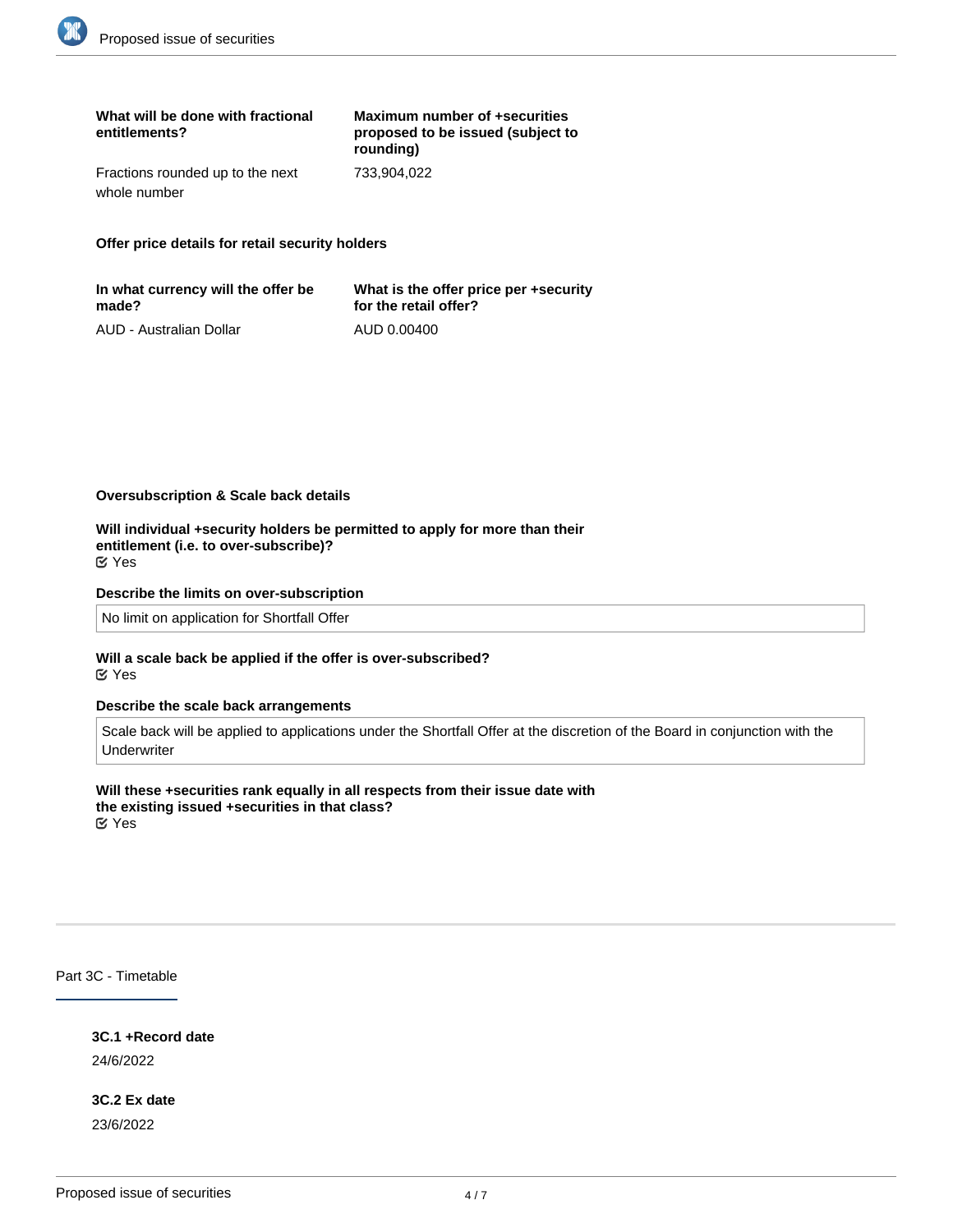

# **3C.4 Record date**

24/6/2022

**3C.5 Date on which offer documents will be sent to +security holders entitled to participate in the +pro rata issue**

29/6/2022

# **3C.6 Offer closing date**

13/7/2022

**3C.7 Last day to extend the offer closing date**

8/7/2022

**3C.9 Trading in new +securities commences on a deferred settlement basis** 14/7/2022

**3C.11 +Issue date and last day for entity to announce results of +pro rata issue**

20/7/2022

**3C.12 Date trading starts on a normal T+2 basis**

21/7/2022

**3C.13 First settlement date of trades conducted on a +deferred settlement basis and on a normal T+2 basis**

25/7/2022

Part 3E - Fees and expenses

**3E.1 Will there be a lead manager or broker to the proposed offer?** No

**3E.2 Is the proposed offer to be underwritten?** Yes

# **3E.2a Who are the underwriter(s)?**

(a) Nedlands Nominees Pty Ltd ATF Windandsea Investments A/C; and

(b) Toby Wellman ATF Serpentine Investment A/C.

**3E.2b What is the extent of the underwriting (ie the amount or proportion of the offer that is underwritten)?**

(a) \$250,000; and

(b) \$50,000.

### **3E.2c What fees, commissions or other consideration are payable to them for acting as underwriter(s)?**

**3E.2e Is a party referred to in listing rule 10.11 underwriting or sub-underwriting the proposed offer?**

Nil

**3E.2d Please provide a summary of the significant events that could lead to the underwriting being terminated**

Refer section 6.4.1 of Prospectus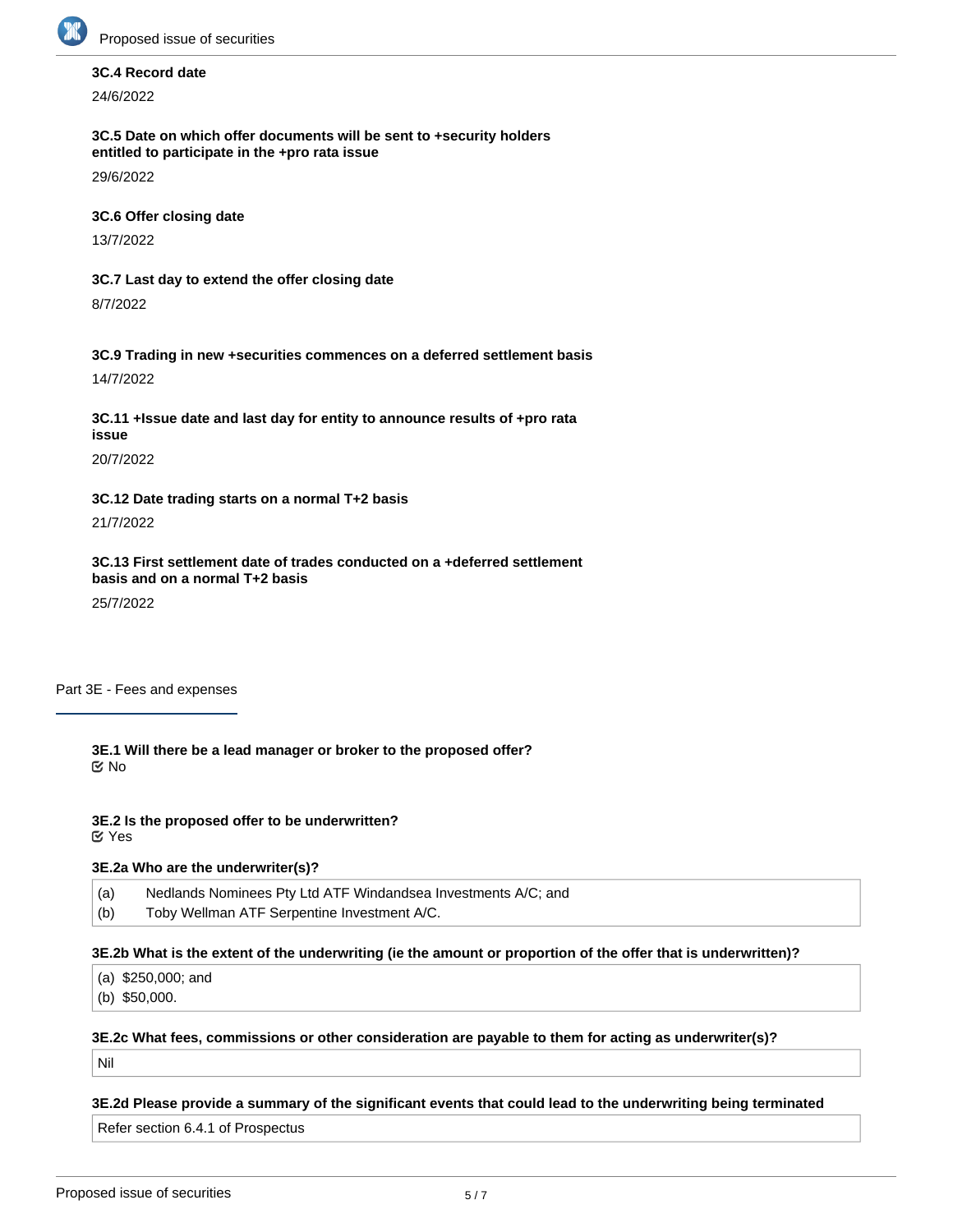

**3E.2e Is a party referred to in listing rule 10.11 underwriting or sub-underwriting the proposed offer?** Yes

#### **3E.2e (i) What is the name of that party?**

(a) Heath Hellewell; and

(b) Toby Wellman.

**3E.2e (ii) What is the extent of their underwriting or sub-underwriting (ie the amount or proportion of the offer they have underwritten or sub-underwritten)?**

(a) \$250,000; and (b) \$50,000.

**3E.2e (iii) What fee, commission or other consideration is payable to them for acting as underwriter or sub-underwriter?**

Nil

**3E.3 Will brokers who lodge acceptances or renunciations on behalf of eligible +security holders be paid a handling fee or commission?** No

#### **3E.4 Details of any other material fees or costs to be incurred by the entity in connection with the proposed offer**

Part 3F - Further Information

**3F.1 The purpose(s) for which the entity intends to use the cash raised by the proposed issue**

Refer section 3.1 of Prospectus

**3F.2 Will holdings on different registers or subregisters be aggregated for the purposes of determining entitlements to the issue?**

No

**3F.3 Will the entity be changing its dividend/distribution policy if the proposed issue is successful?** No

#### **3F.4 Countries in which the entity has +security holders who will not be eligible to participate in the proposed issue**

France, Germany, Japan, Malaysia, Mauritius, Spain, Switzerland, United Kingdom and United States

# **3F.5 Will the offer be made to eligible beneficiaries on whose behalf eligible nominees or custodians hold existing +securities**

Yes

#### **3F.5a Please provide further details of the offer to eligible beneficiaries**

Details are contained in the Prospectus

#### **3F.6 URL on the entity's website where investors can download information about the proposed issue**

<https://discovexresources.com.au/>